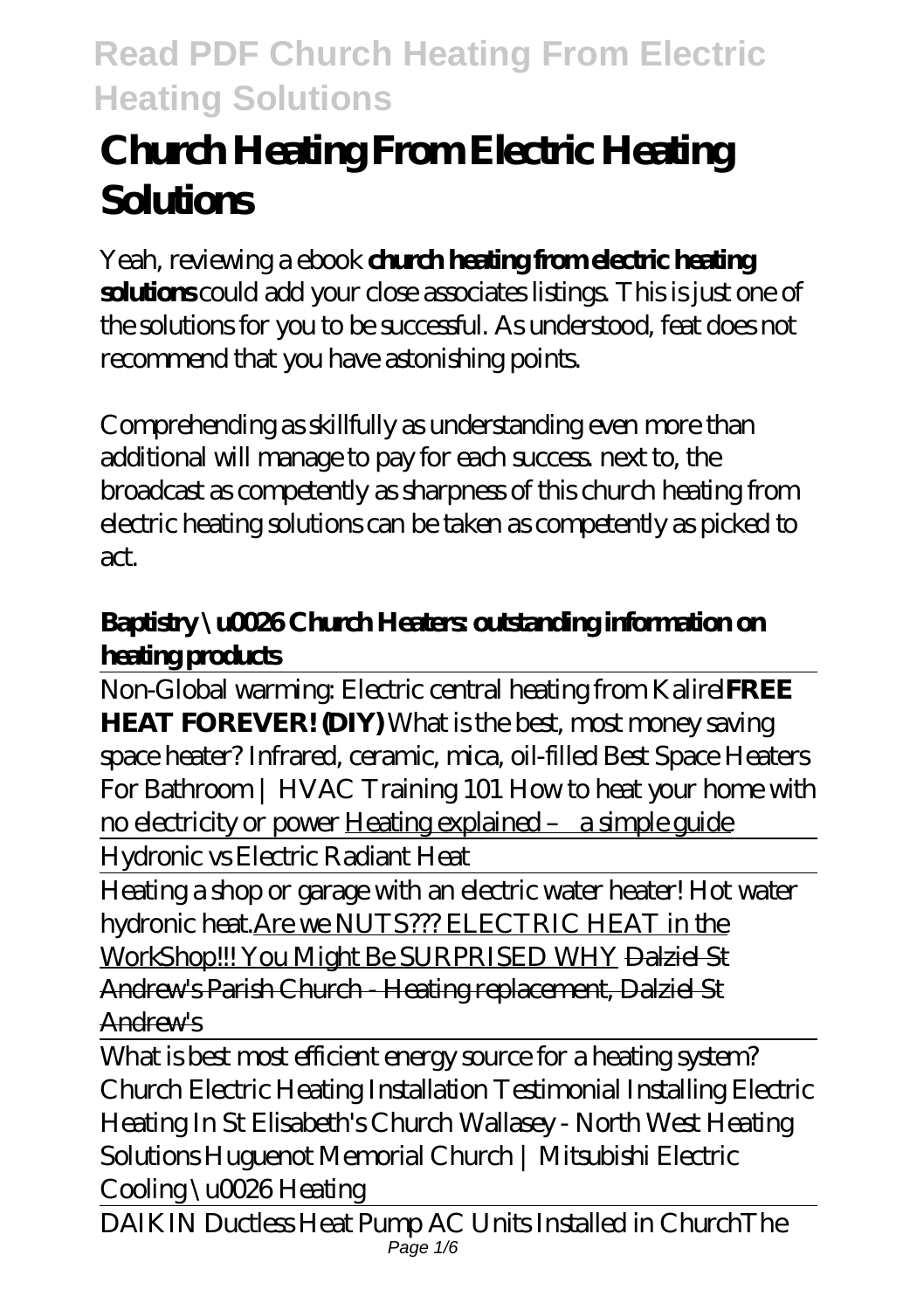#### *sniper scene that shocked fans! | Bodyguard - BBC ELKAtherm Electric Church Under Pew Heating Non Electric Heaters Indoors* Conversations | Paul Kelly Part II | Ideology and Australian

## Politics**Church Heating From Electric Heating**

Electrical Church Heating Solutions. Sometimes a conventional church heating system may not be suitable, so we have teamed up with a leading cold case electrical heating manufacturer to provide a low-cost and effective alternative. Our electrical heating solutions provide immediate and direct heat to people in attendance at the church. This is where direct electric heating comes in. Located under the pews, our Dimplex skirting heaters provide instant heat to worshippers and patrons of the ...

### **Electrical Church Heating | The church Heating Specialists**

Electric Heating Solutions specialising in electric heating solutions for churches and chapels has created a series of stunning chandelier style infrared heaters that are integrated with a wonderful and ambient lighting system which create the perfect heat and light solution for your church.

### **Church Heating Category | EHS**

Yes. It is safe to operate nearly all forms of church heating. Types of heating that present a Covid-19 risk are those that take air from one occupied space in a building and move it into another occupied space, i.e. from one room to another.

### **COVID-19 Church Heating**

In-floor Trench Heating is increasingly popular as perimeter heating or in the floor under highly glazed areas. It is available as a water-fed natural convection Trench Heater or as a fan-assisted heat source where higher temperatures are sought. Electric Trench heating is also available where electricity is the only energy source. Whether natural, fan-assisted water-fed or electric models are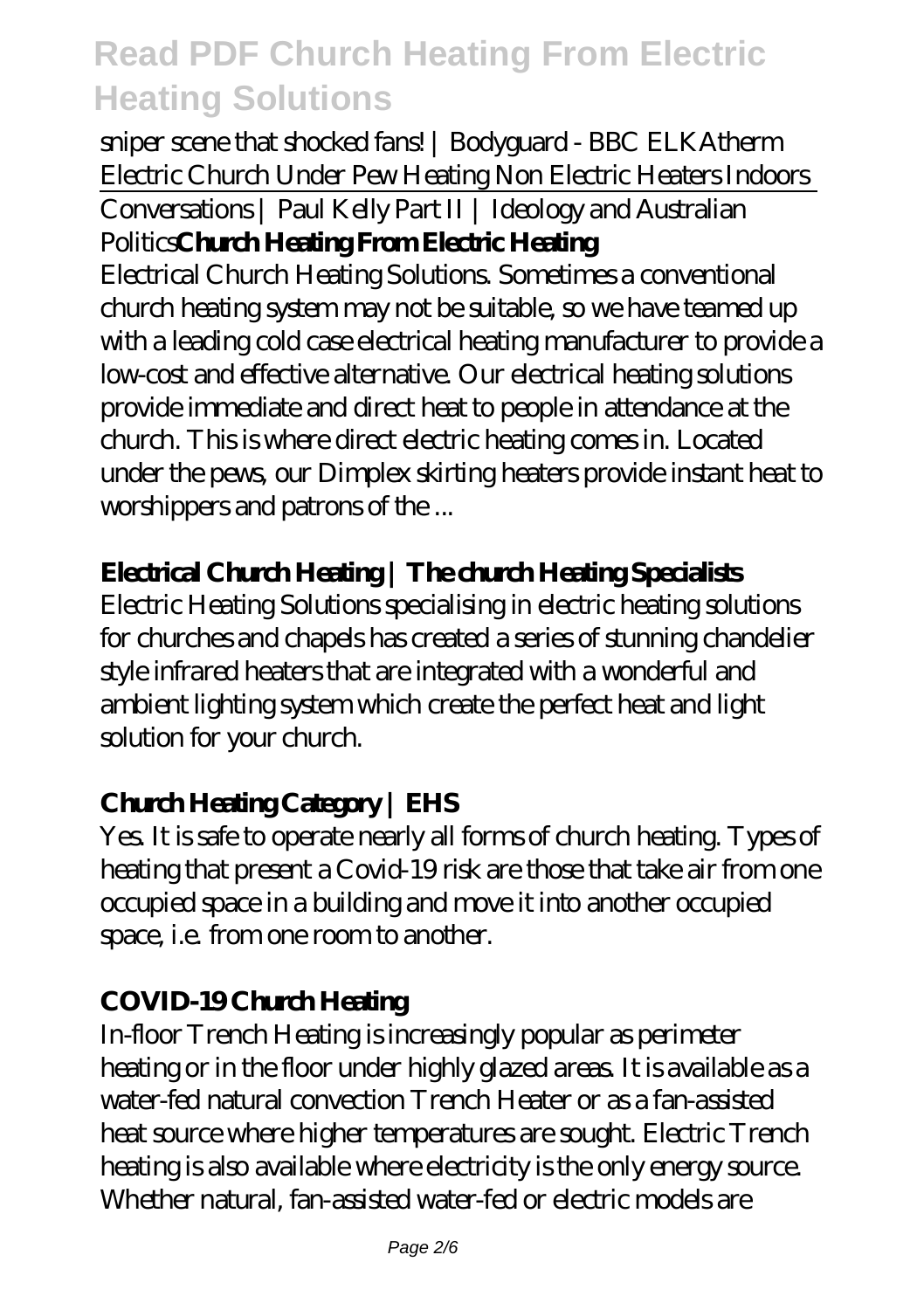preferred each is finished with a stylish grille levelled in the flooring.

### **Church Heating | Space Heating | Commercial & Industrial Heat**

ChurchEcoMiser is a new and exciting approach for heating churches using electricity as a fuel source and we believe the first genuinely new type of system designed specifically for churches in a generation. It is designed to warm the fabric of the building evenly and gently with individual radiators sited throughout the church.

#### **Electric Heating Systems for Churches in Lancashire**

Energy efficient heating – both electric and water underfloor heating systems provide consistent and efficient heating from the floor of the church. Reduced heating costs – as underfloor heating uses less energy than previous radiators, they reduce the costs on the energy bills. More space available – a major benefit of underfloor heating is it cannot be seen so it does not take up any space in the church, leaving more room for seating areas. Easy to run – after it is installed ...

#### **What is the best method for heating a church? | Tansun**

Infra-red heating can often be integrated with church lighting as a sympathetic addition to the traditional interior of the building. Our church heating is either made or assembled in Britain and is designed to sympathetically meet the requirements of individual places of worship.

#### **Church Heating - Indoor Heating - Commercial Leisure Heating**

Constant background heating, say about  $10-12^\circ$  C, keeps the walls, piers and floor warm so that they cease to radiate cold at the congregation. By constantly heating the church the temperature gradient from the floor to the ceiling is reduced to a minimum which reduces the cold down draughts created by the heating to a minimum as well.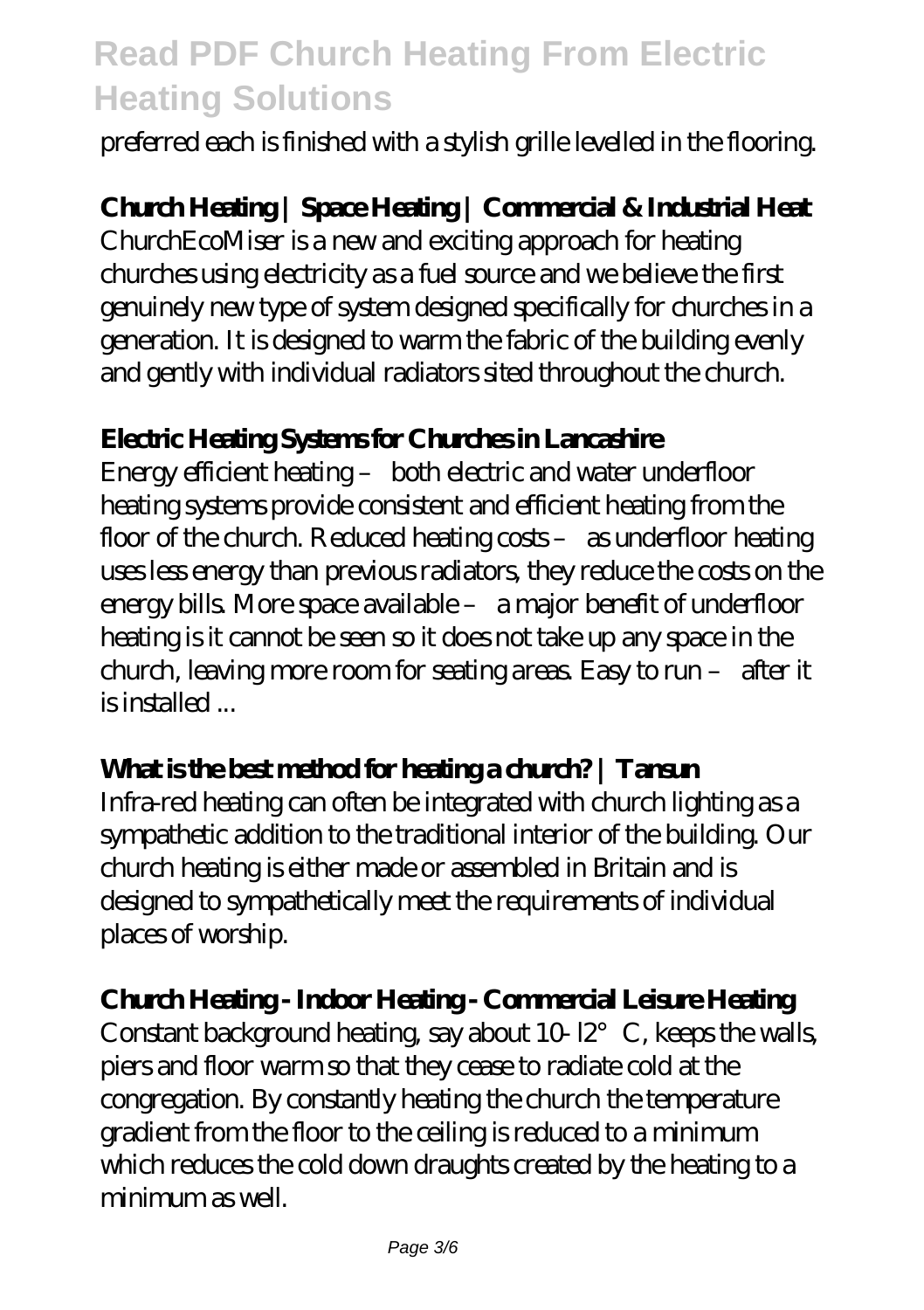#### **Church Heating - Diocese of St Albans**

SAVE  $E \nsubseteq E$  on your bills with a more energy-efficient heating system. Church Heating Specialist are the only company offering a Church Heating Systems with INTEREST FREE PAYMENT PLANS unlike banks or even church construction loans, this means that you can have a fully fitted central heating system done whether it be an upgrade or replacement system or even fully new installation heating system by corgi registered engineers but pay for it on a monthly basis.

### **Home Page Church Heating Specialists | The Church Heating ...**

The most cost-effective form of electric central heating uses night storage heaters. These heaters use electricity supplied at a cheaper 'night-time' rate to heat up special heat-retaining ceramic bricks. These bricks then heat your home around the clock using the heat stored inside them.

### **Electric Central Heating - Which?**

Powered flue heaters. The second option to consider when designing a church heating system is the DRU powered flue system. DRU Kamara powered flue heaters are similar to balanced flue models in that they are also located against an outside wall. But in this case, the flue function is forced air-assisted.

### **Drufire - Church heating**

As well as designing and installing heating systems our business also now includes the service and maintenance of church and church building heating systems. Radiator Systems; Gas Convector Heaters; Warm Air Systems . After Sales Service. When we install a heating system for you we like to keep in touch and offer our customers a full after ...

### **Church Heating Systems & After Sales Support | CDE Ltd**

The EcoSun K + is a great choice for heating desks or churches with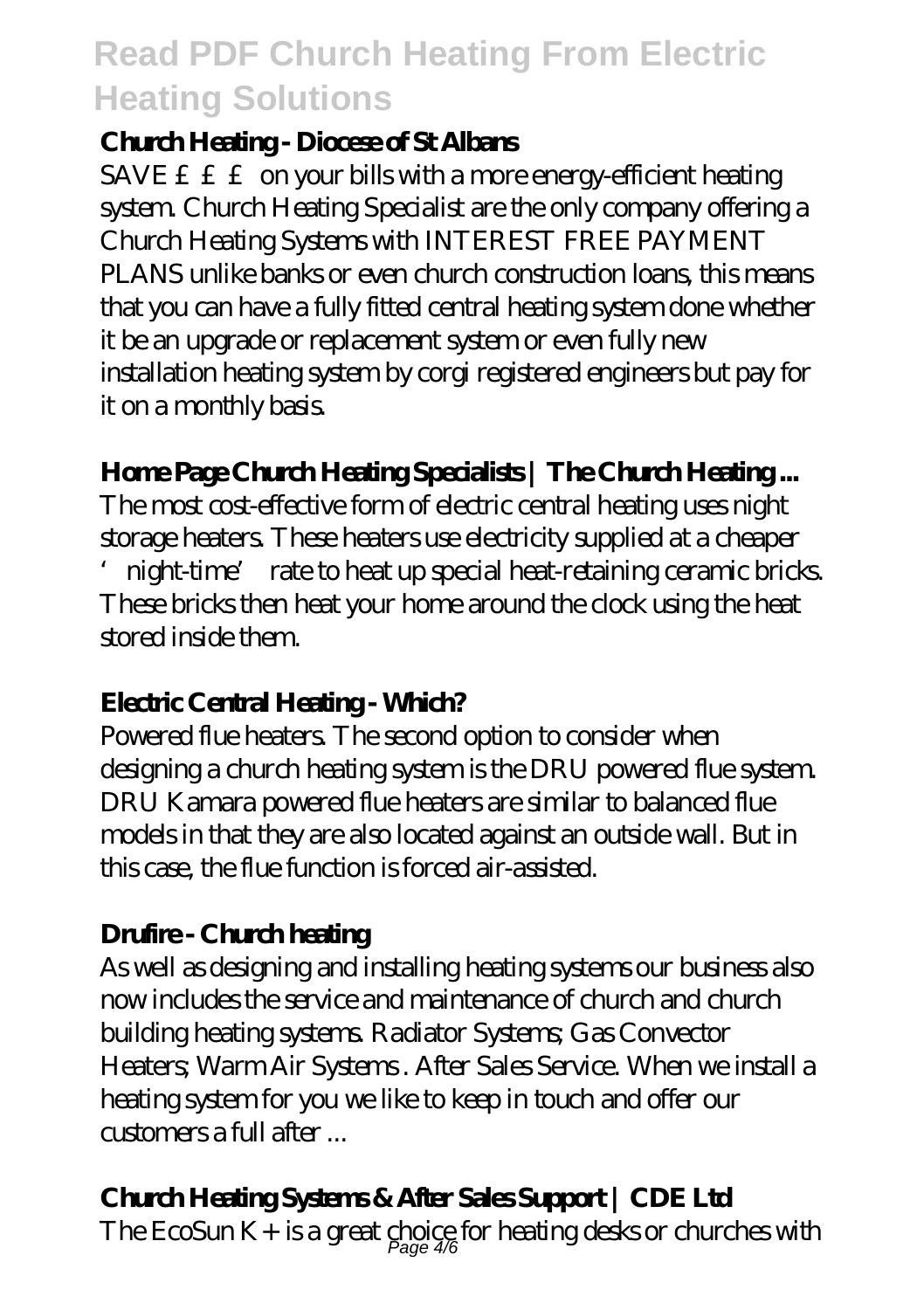fixed pews in place. The radiant heating panel fits to the front panel of a pew or desk. It is designed to heating people in the immediate vicinity. Each panel can be operated independantly, which keeps heating costs to a minimum. The radiant heaters also provide almost instaneous heat, so the panels can be switched on just ...

### **PewHeating**

Spot Heating the Meeting Area At the rear of the church, there is an open area which was used sporadically for meetings throughout the week. Here, quartz halogen heaters were specified to spot heat and create a warm zone. Quartz halogen heaters are instantly effective and heat people directly making them ideal for a sporadically used areas.

### **An Energy Efficient Church Heating System – BN Thermic**

WELCOME TO ELECTRIC HEATING SOLUTIONS. Our family-run business specialises in the supply and installation of highquality heating and lighting solutions for intermittently used buildings and other challenging spaces. Our customers include commercial, domestic, and industrial properties, such as churches, halls, hangars, museums and workshops.

### **ELECTRIC HEATING SOLUTIONS**

Electrical radiant heating: Radiant heating is achieved by the production of electromagnetic radiation and is produced as a byproduct of most heating systems (where convection is more commonly the focus). Electrical radiant heat is produced by heat emitters designed as lamps.

### **Heating churches | Diocese of London**

One option to consider is heating a church with infrared. Infrared technology – the efficient choice. Infrared panels are the perfect choice for big buildings because no money is wasted heating vast quantities of air. Because infrared works through radiation, and not